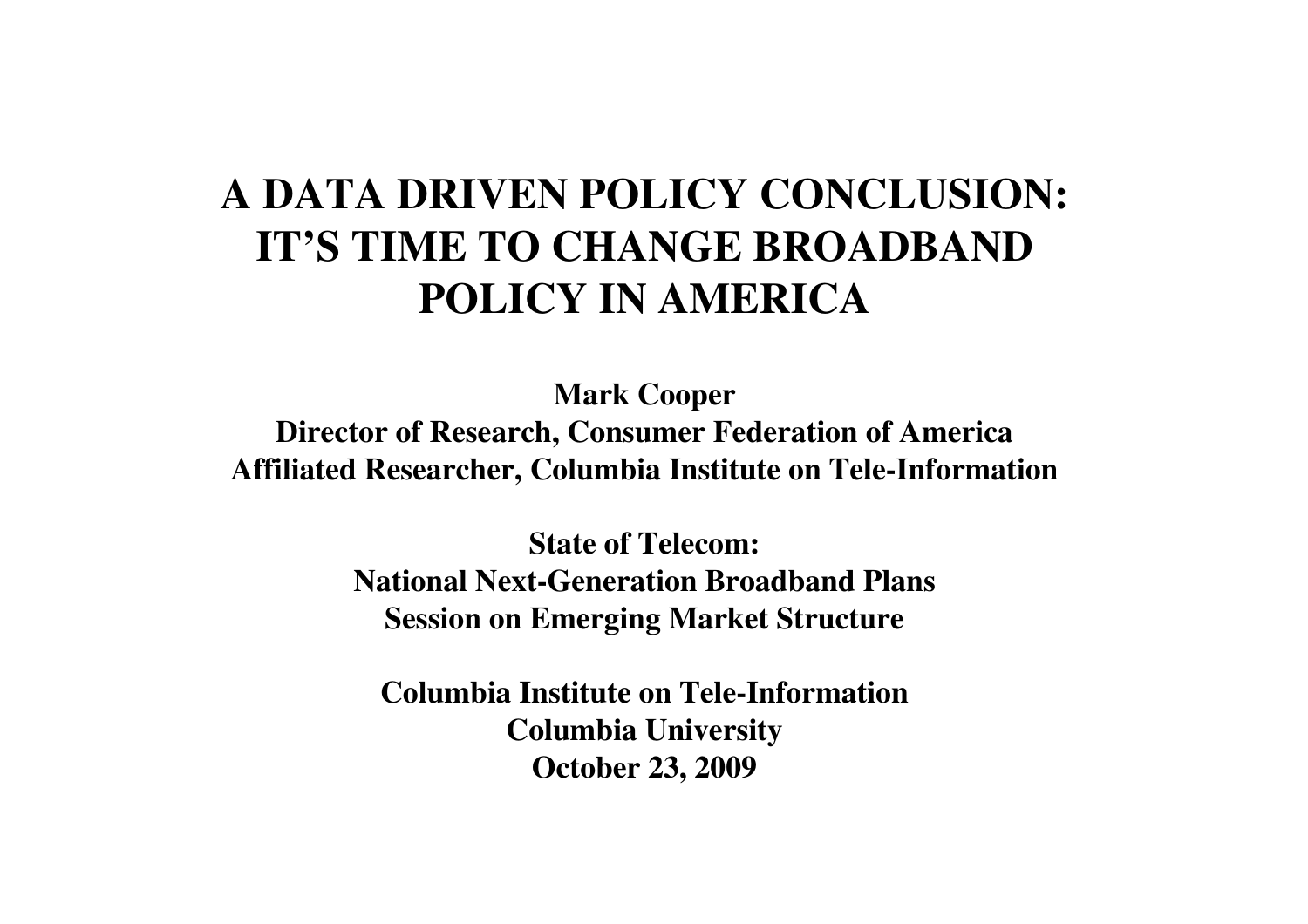The data clearly shows that the U.S. has performed poorly in broadband deployment and adoption

because

the policy of *laissez faire* reliance on a deregulated duopoly has failed miserably,

but

this is a reversible error. If we change policies we can achieve achieve digital inclusion and digital evolution.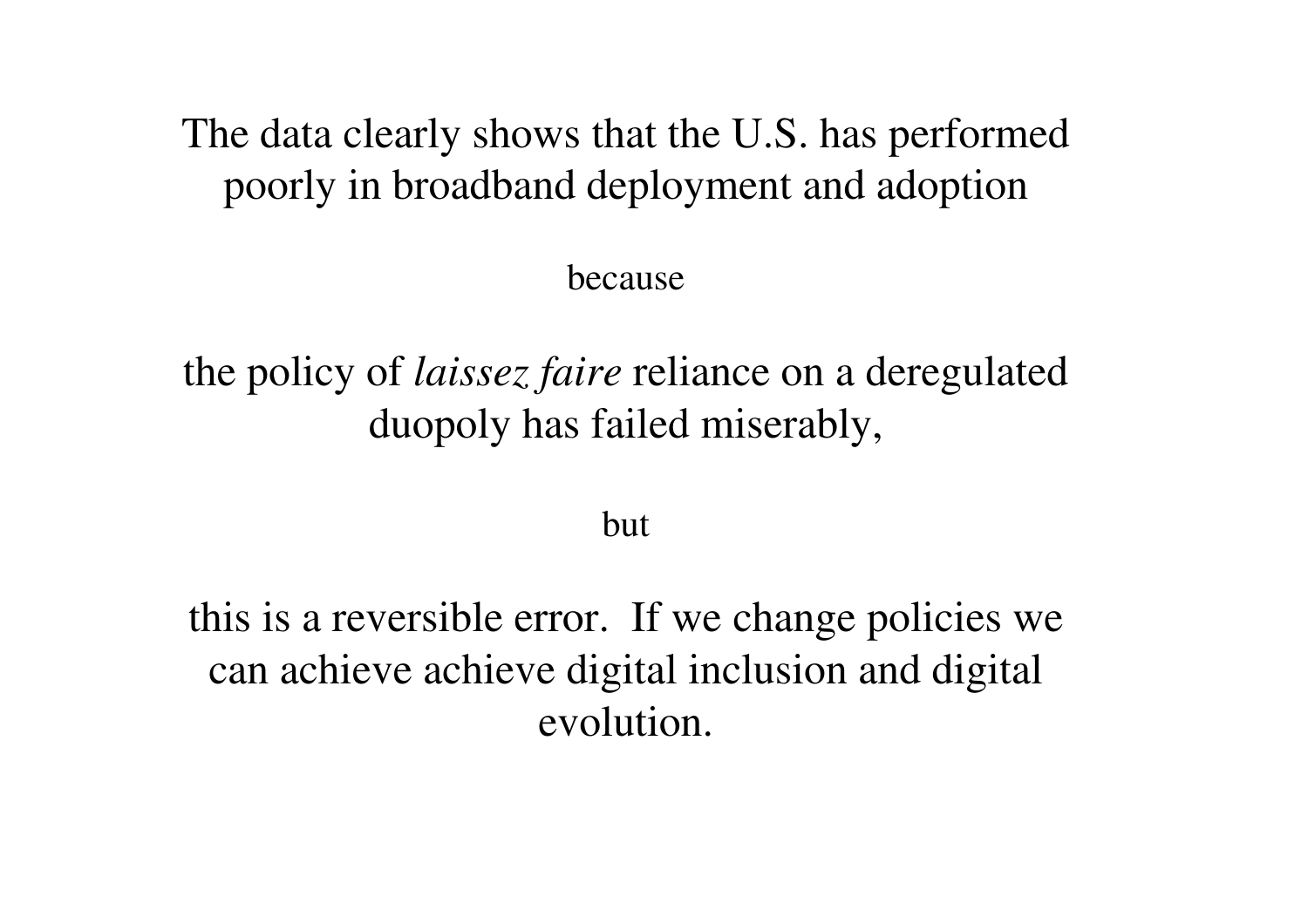## Figure 9: Controlling for Urbanicity and Industry Concentration, the U.S. is Outperformed by 15 OECD Nations

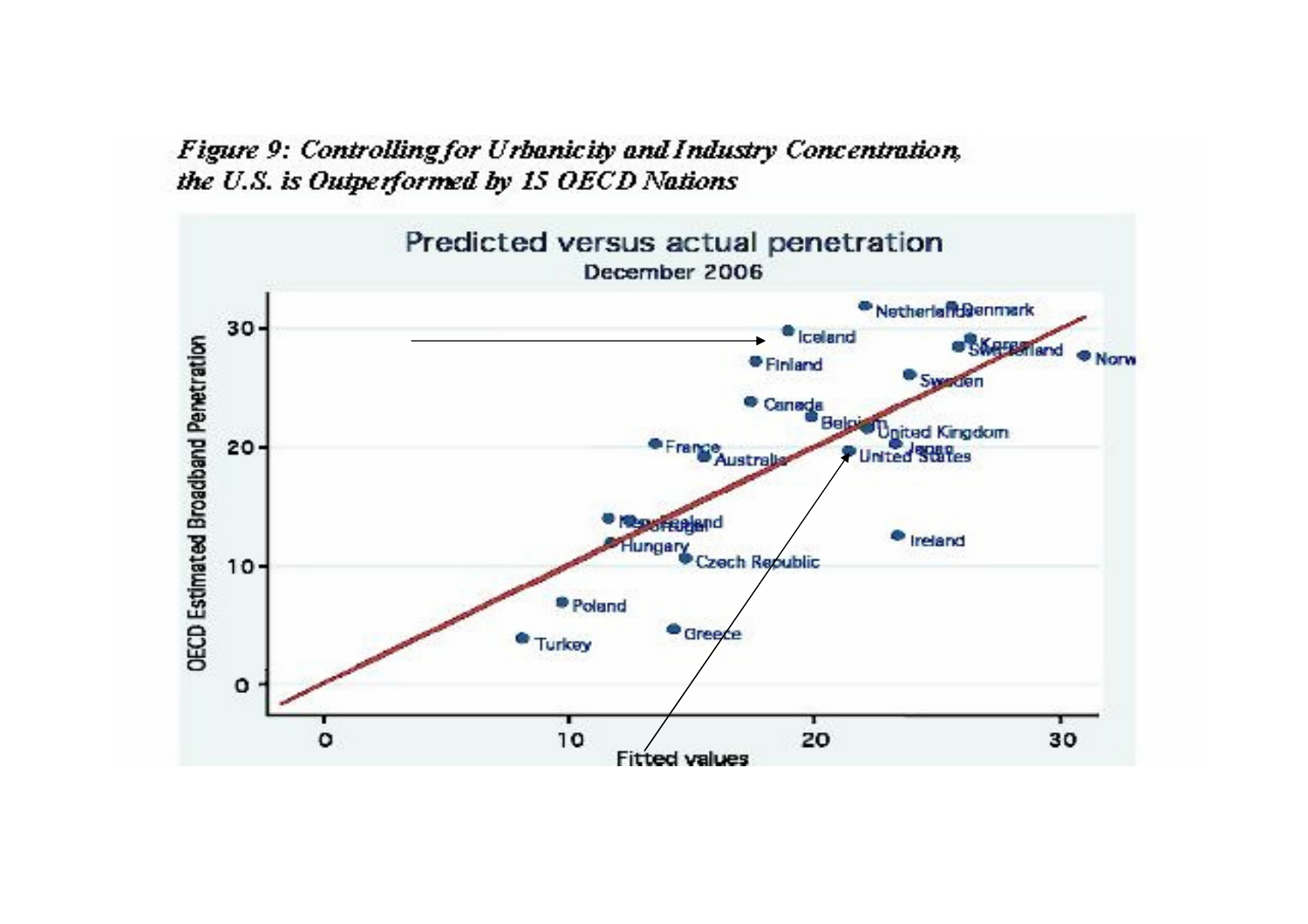## Figure 10:

Lowering Expectations Does not Improve the Picture: The U.S. Ranks 14th on Performance and 13 nations are Outperforming the U.S.

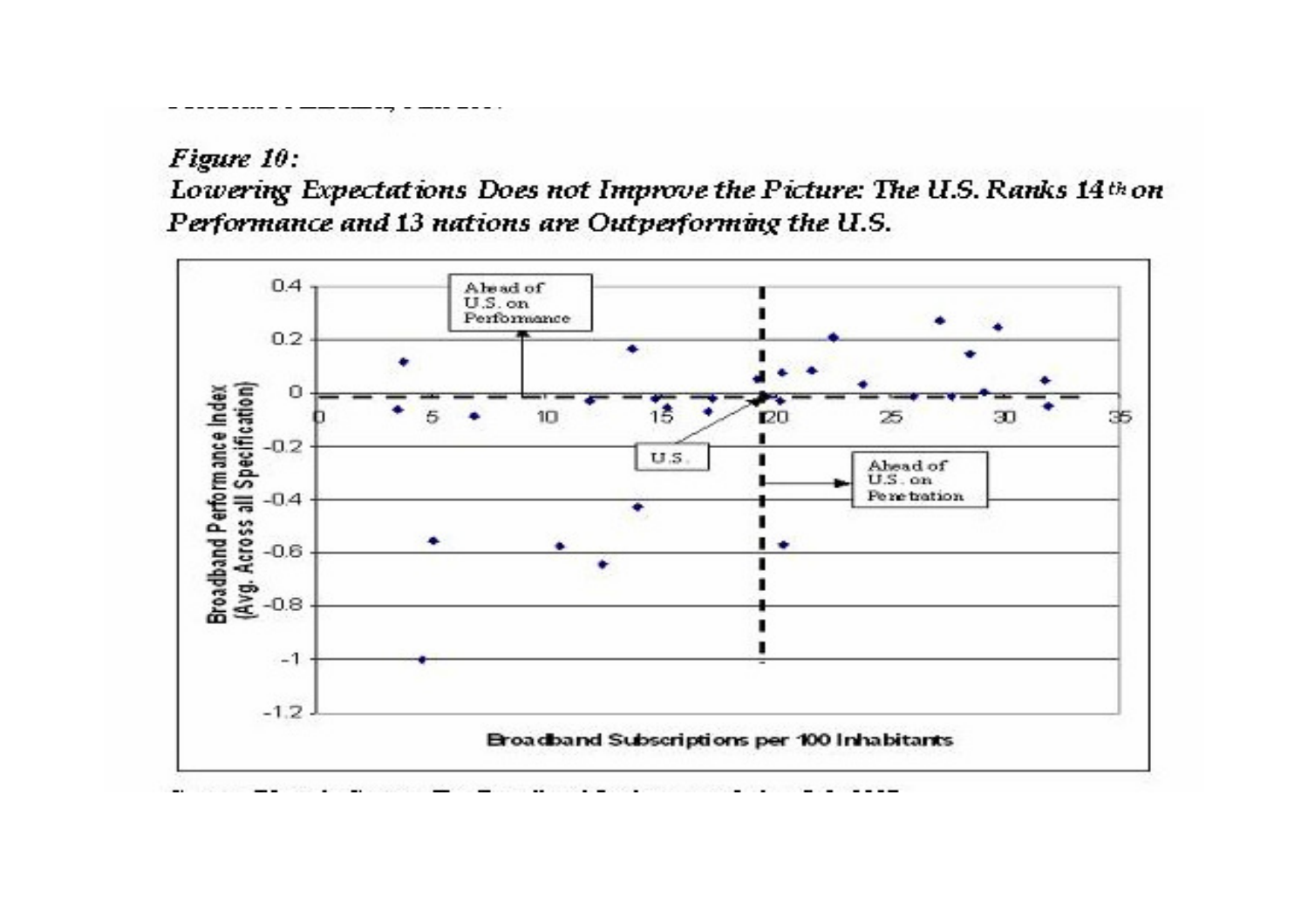Figure 10: The U.S. is Underperforming on the ITIF Index, while the Nations Ahead of It are Over performing

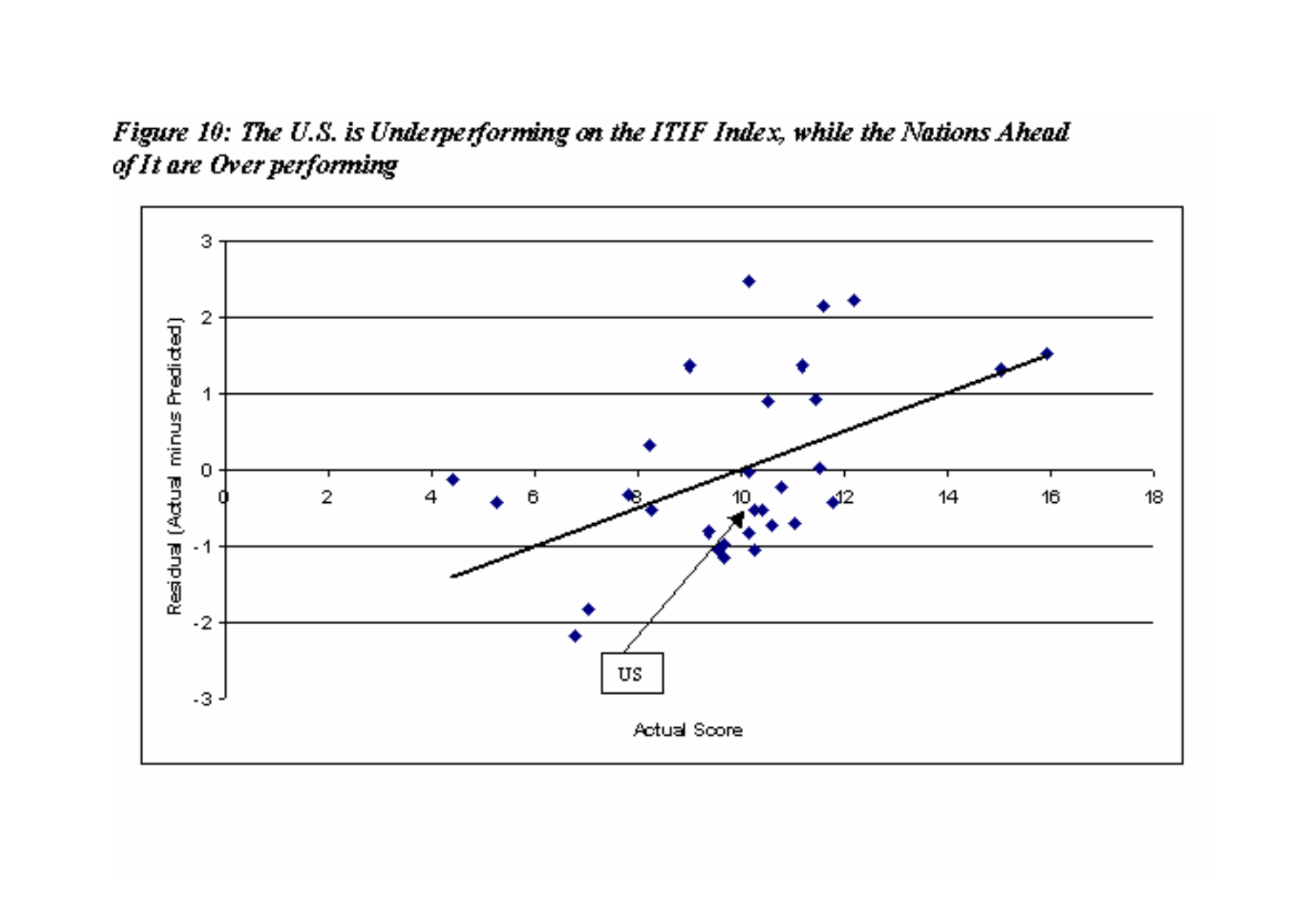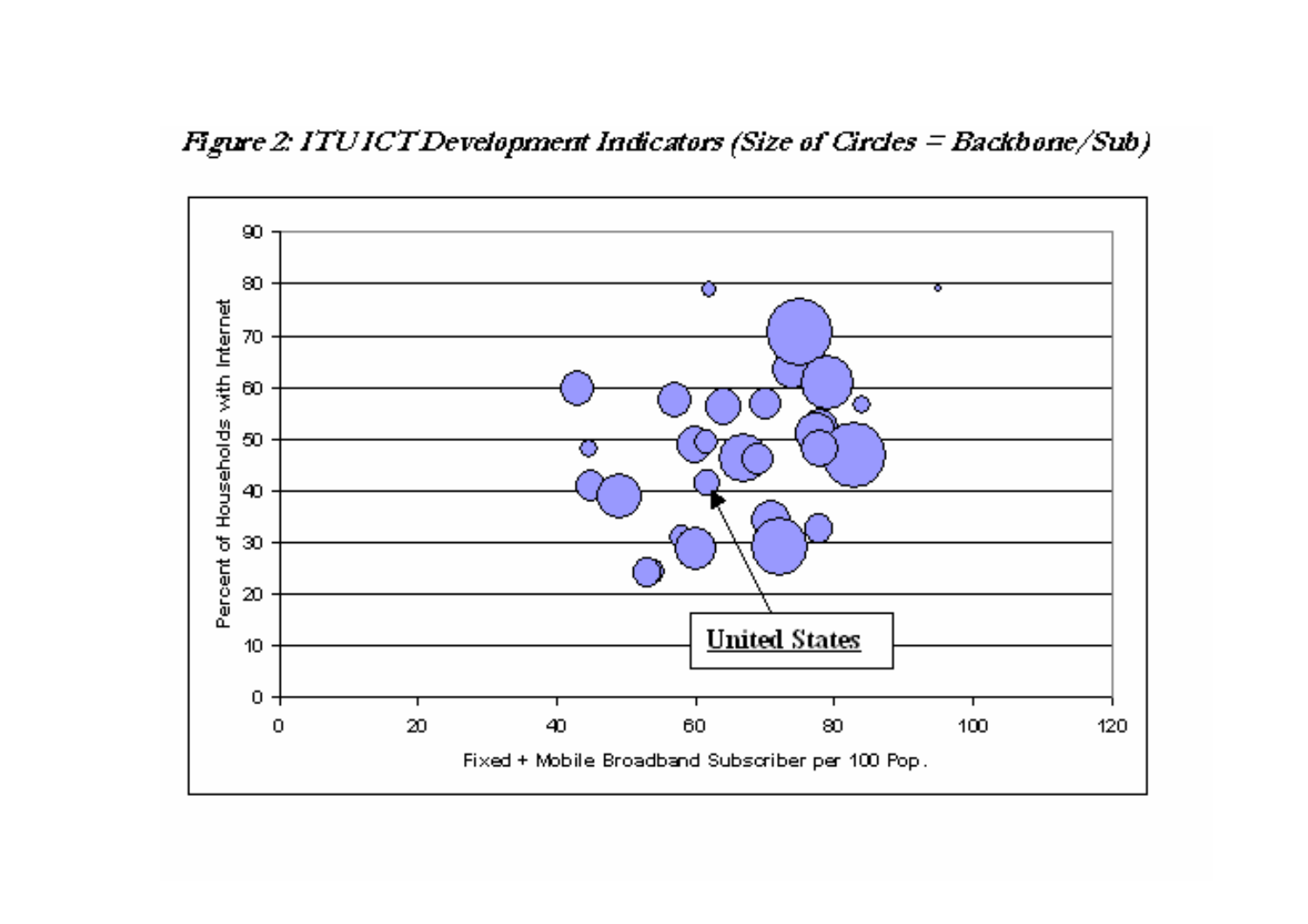

Figure 14: Nations Ranked Ahead of the U.S. on Six Indices and Effects of Price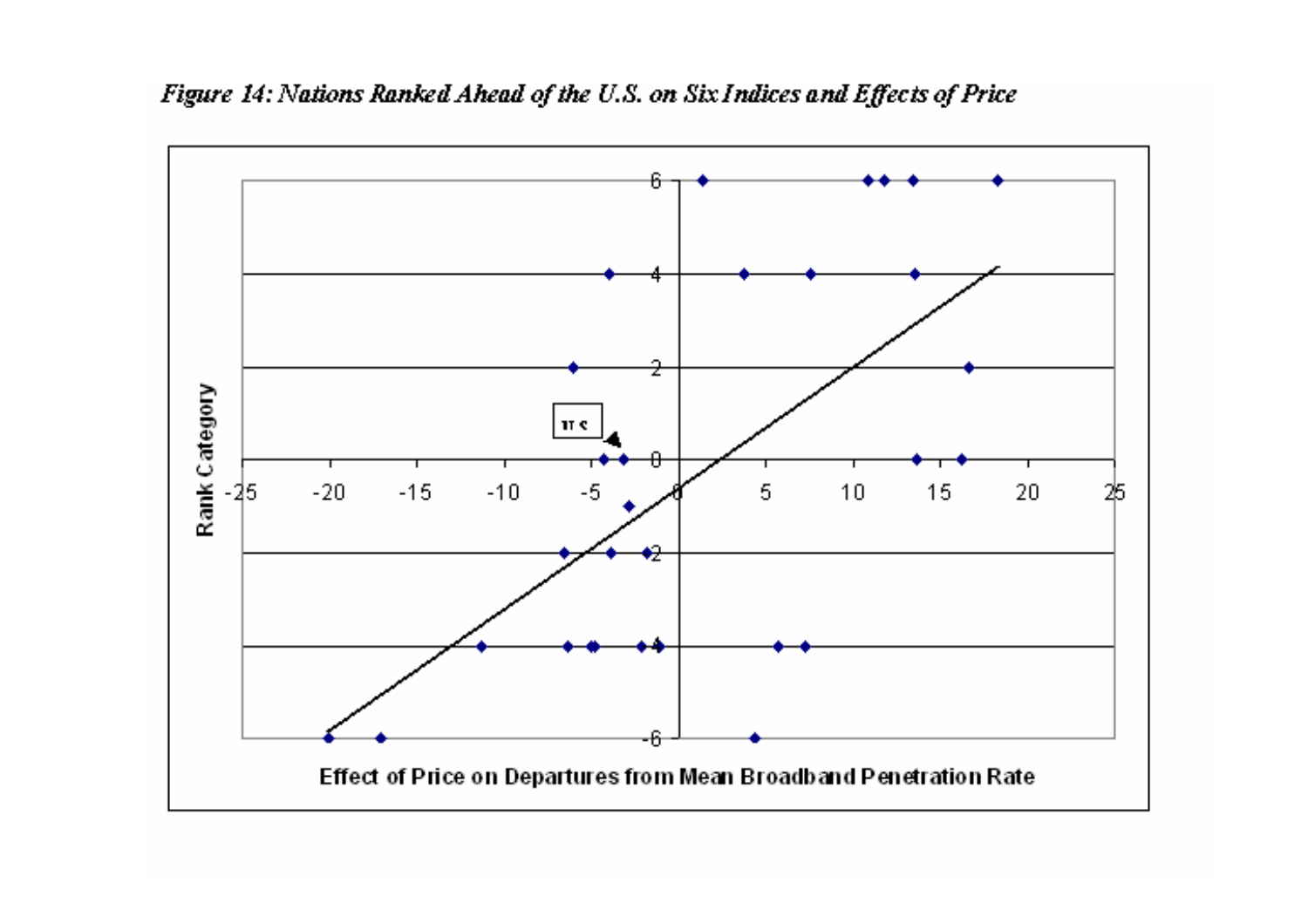

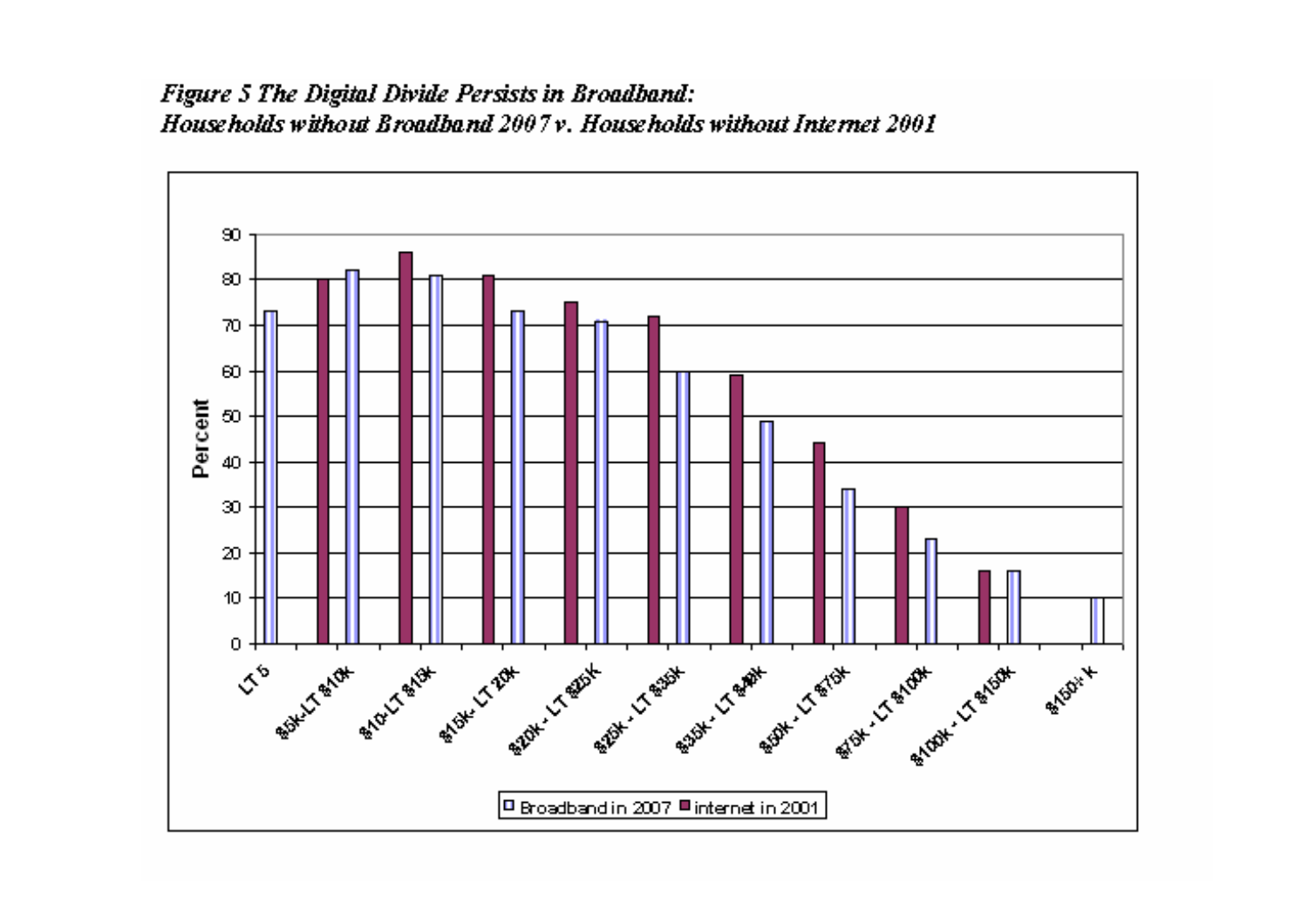## A Policy of Neglect is Not Benign:

The cozy duopoly of cable and telcos, bribed with deregulation, but facing weak competition, dribbled out broadband at high prices.

The telcos were rewarded for refusing to compete head-to-head by being allowed to buy each other up.

Wireline competition was further squelched by failing to prevent pricing abuse of key network services (like wholesale loops and special access) that were critical for new entrants (either landline or wireless) to compete.

Wireless competition was undermined by allowing the largest incumbent wireline companies to expand their control over wireless communications by lifting the cap on spectrum ownership